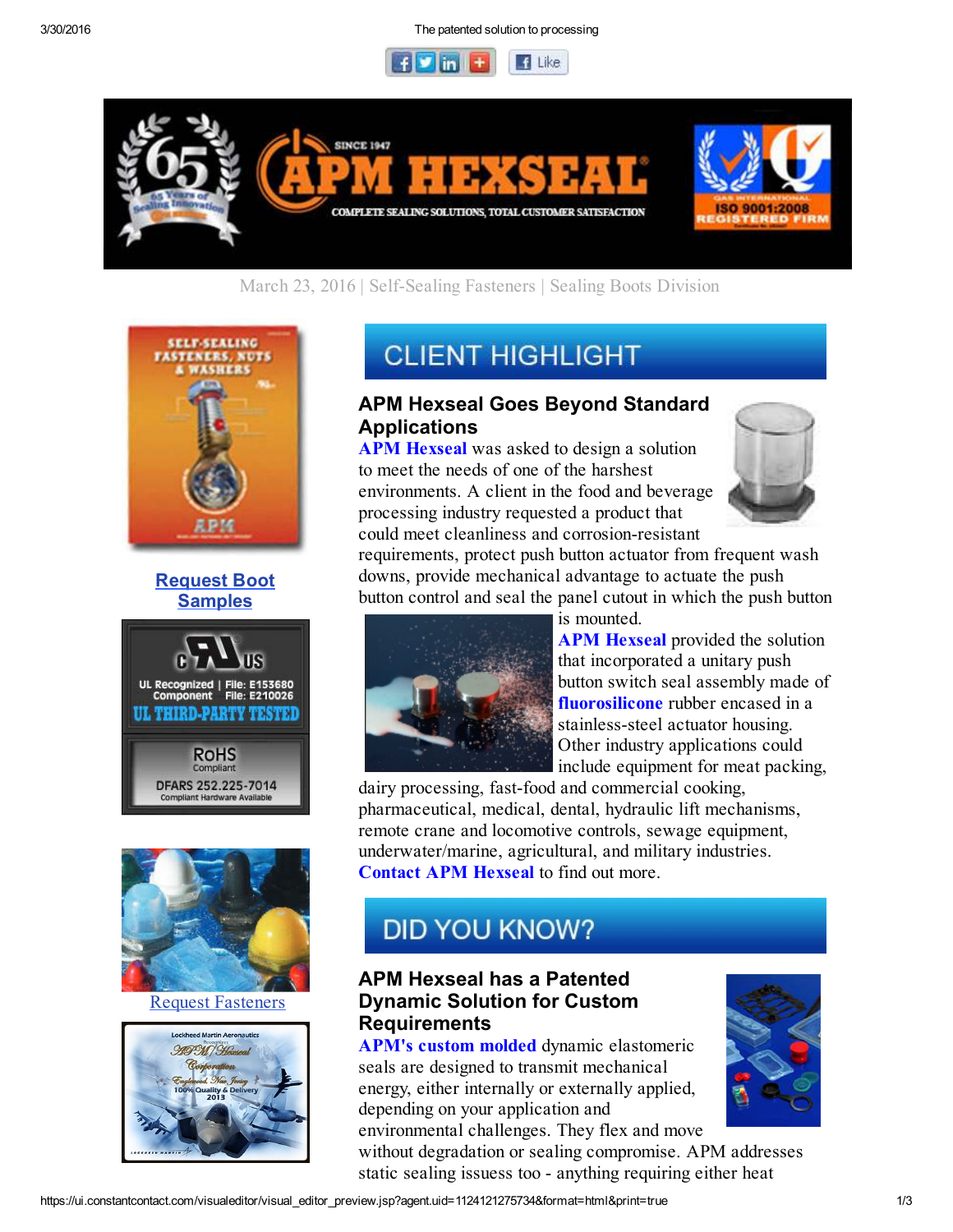

#### Watch All Videos





#### Download Literature





Toll Free: 800-498-9034

Email: info@apmhexseal.com

#### 3/30/2016 The patented solution to processing

transfer or injection molding. Please submit your design requirements and we'll rapidly respond with a cost-effective solution and quote.

## **ASK APM**

#### APM Hexseal Custom Creates Solutions in Any Environment

The Electronics Division of APM HEXSEAL develops and manufactures environmental protection sealing components for controls that are mounted on switches, potentiometers, encoders, and circuit breakers. Using advanced elastomer molding technology, a broad range of sealing boots are produced to match most controls manufactures standard part numbers. Most are



IP66/68 ingress protection rated and UL Recognized as meeting applicable Canadian and USA enclosure protection standards.

### Look for next week's newsletter to learn more about APM Hexseal's sealing solutions!

#### Download Catalogs

APM Hexseal Corporation newsletter@apmhexseal.com | http://www.apmhexseal.com